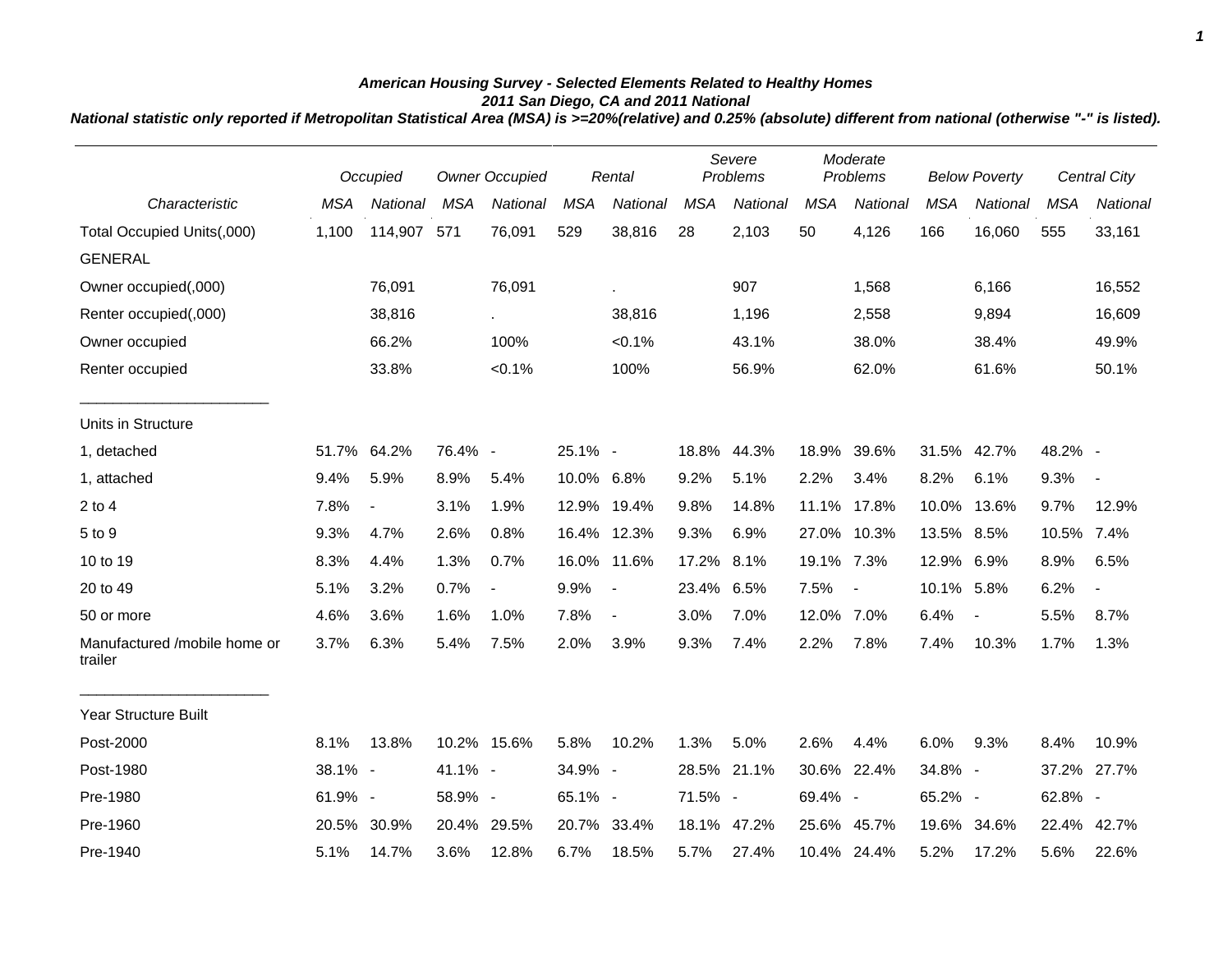|                                                        |         | Occupied                 | <b>Owner Occupied</b> |                          | Rental  |                          | Severe<br>Problems |             | Moderate<br>Problems |                 | <b>Below Poverty</b> |                          | Central City |                          |
|--------------------------------------------------------|---------|--------------------------|-----------------------|--------------------------|---------|--------------------------|--------------------|-------------|----------------------|-----------------|----------------------|--------------------------|--------------|--------------------------|
| Characteristic                                         | MSA     | National                 | MSA                   | National                 | MSA     | National                 | MSA                | National    | MSA                  | National        | MSA                  | National                 | MSA          | National                 |
| Foundation (for 1-unit not<br>manufactured)            |         |                          |                       |                          |         |                          |                    |             |                      |                 |                      |                          |              |                          |
| 1-Unit not manufactured(,000)                          | 672     | 80,505                   | 487                   | 66,752                   | 186     | 13,753                   | 8                  | 1,040       | 11                   | 1.772           | 66                   | 7,844                    | 319          | 18,949                   |
| With a basement under all of<br>house                  | 0.6%    | 32.7%                    | 0.6%                  | 34.4%                    | 0.6%    | 24.0%                    | $< 0.1\%$          | 32.2%       |                      | $< 0.1\%$ 22.1% | 0.2%                 | 27.3%                    | 0.8%         | 31.9%                    |
| With a basement under part of<br>house                 | 0.7%    | 10.6%                    | 0.9%                  | 11.3%                    | 0.4%    | 7.2%                     | 2.0%               | 7.9%        | 5.4%                 | 8.7%            | 0.6%                 | 7.3%                     | 0.4%         | 8.1%                     |
| With a crawl space                                     | 18.4% - |                          | 18.7% -               |                          | 17.9%   | 25.3%                    |                    | 10.0% 24.1% | 34.8% -              |                 | 19.4%                | 25.9%                    | $21.8\%$ -   |                          |
| On a concrete slab                                     | 79.2%   | 33.1%                    | 78.9%                 | 31.5%                    | 80.0%   | 41.1%                    | 86.6%              | 29.7%       |                      | 59.8% 23.7%     | 78.4%                | 36.4%                    | 75.7%        | 38.2%                    |
| In some other way                                      | 1.1%    | 1.6%                     | 1.0%                  | 1.4%                     | 1.2%    | 2.4%                     | 1.3%               | 6.1%        | $< 0.1\%$ 5.3%       |                 | 1.4%                 | 3.2%                     | 1.2%         | 1.6%                     |
| <b>EXTERIOR</b>                                        |         |                          |                       |                          |         |                          |                    |             |                      |                 |                      |                          |              |                          |
| <b>External Building Conditions (non</b><br>multiunit) |         |                          |                       |                          |         |                          |                    |             |                      |                 |                      |                          |              |                          |
| Sagging roof                                           | 1.7%    | $\overline{\phantom{a}}$ | 1.5%                  | 1.8%                     | 2.3%    | 2.9%                     | 1.1%               | 9.0%        | 13.9% -              |                 | 6.0%                 | 3.8%                     | 2.2%         |                          |
| Missing roofing material                               | 1.6%    | 3.6%                     | 1.6%                  | 3.4%                     | 1.5%    | 4.1%                     | 5.5%               | 9.9%        | 12.2% -              |                 | 2.2%                 | 5.8%                     | 1.6%         | 3.8%                     |
| Hole in roof                                           | 1.4%    | $\overline{\phantom{a}}$ | 1.4%                  | $\overline{\phantom{a}}$ | 1.1%    | 2.4%                     | $<0.1\%$           | 7.6%        | 7.1%                 | 11.9%           | 0.9%                 | 3.4%                     | 1.4%         | 1.9%                     |
| Missing bricks, siding, other<br>outside wall material | 1.7%    | 2.5%                     | 2.0%                  | $\overline{\phantom{a}}$ | 1.0%    | 3.9%                     | 3.5%               | 10.7%       |                      | 19.1% 14.2%     | 1.2%                 | 5.0%                     | 2.0%         | 3.2%                     |
| Sloping outside walls                                  | 1.2%    | $\overline{\phantom{a}}$ | 1.2%                  |                          | 1.4%    | 2.2%                     | $<0.1\%$ 5.9%      |             | 14.1% 8.4%           |                 | 2.5%                 | $\overline{\phantom{a}}$ | 1.7%         |                          |
| Boarded up windows                                     | 1.2%    | $\blacksquare$           | 0.4%                  | 0.9%                     | 3.1%    | 1.6%                     | $< 0.1\%$ 4.5%     |             | 15.4% 6.1%           |                 | 5.7%                 | 2.6%                     | 1.0%         | 1.5%                     |
| <b>Broken windows</b>                                  | 1.9%    | 4.2%                     | 1.2%                  | 3.7%                     | 3.7%    | 6.6%                     | 15.0% -            |             | 17.7% -              |                 | 4.0%                 | 8.6%                     | 2.4%         | 4.8%                     |
| Bars on windows                                        | 7.4%    | 2.9%                     | 7.0%                  | 2.7%                     | 8.5%    | 3.8%                     | 9.3%               | 4.2%        | 15.5% 7.5%           |                 | 12.1%                | 4.8%                     | 11.3%        | 8.9%                     |
| Foundation crumbling or has open 7.2%<br>crack or hole |         | 5.4%                     | 7.0%                  | 5.1%                     | 7.5%    | $\overline{\phantom{a}}$ |                    | 12.4% 15.0% | 11.4%                | 18.5%           | 8.2%                 | $\overline{\phantom{a}}$ | 7.3%         | $\overline{\phantom{a}}$ |
| None of the above                                      | 79.8% - |                          | 80.8% -               |                          | 77.0% - |                          | 63.7% -            |             | 38.6%                | 50.3%           | 72.3% -              |                          | 75.1% -      |                          |
| None of the above(excluding bars) 85.0% -              |         |                          | 85.8% -               |                          | 83.1% - |                          | 70.5% -            |             |                      | 40.3% 53.3%     | 77.5% -              |                          | 83.4% -      |                          |
| Water Leakage During Last 12                           |         |                          |                       |                          |         |                          |                    |             |                      |                 |                      |                          |              |                          |

Months

٠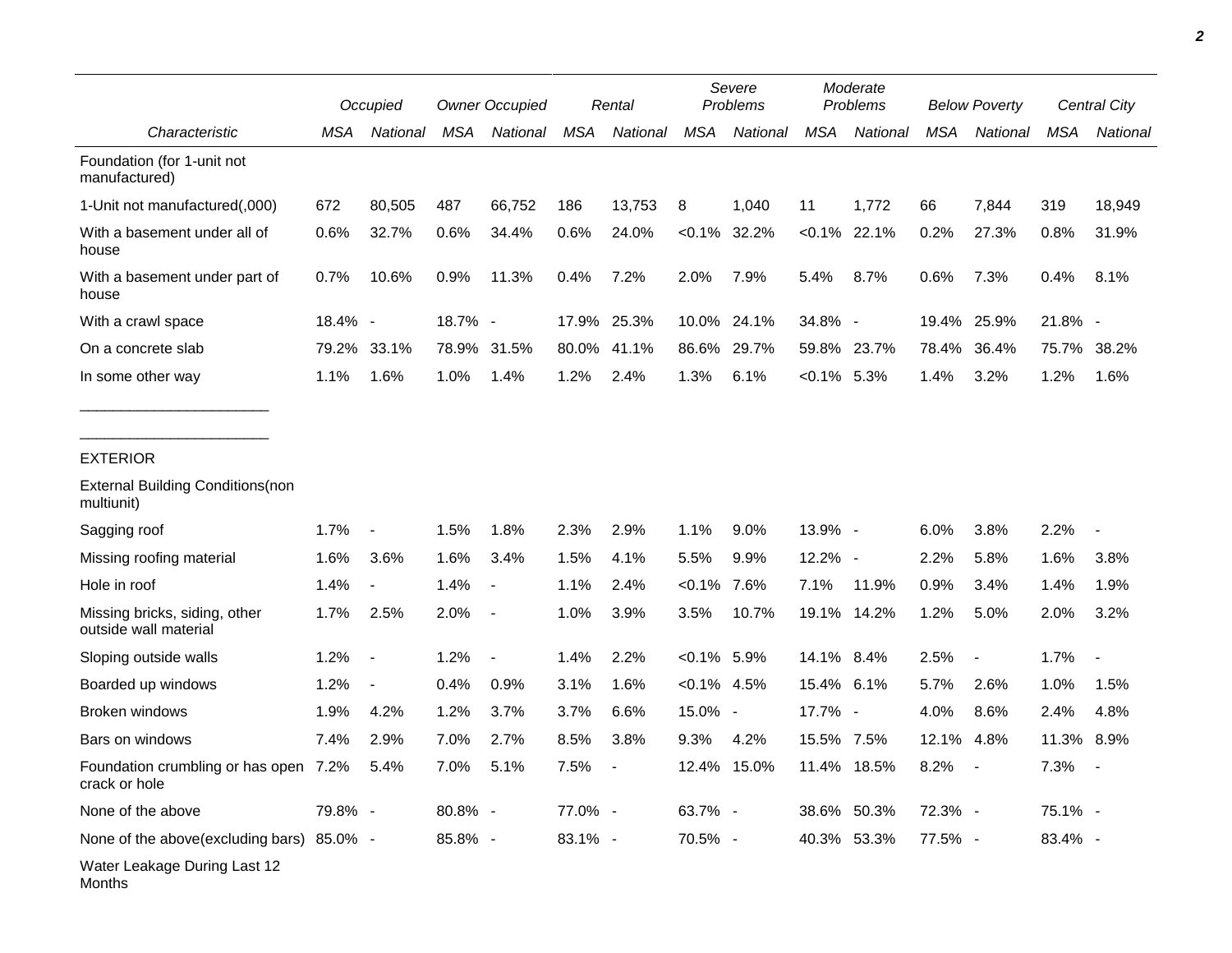|                                         |      | Occupied                 |            | <b>Owner Occupied</b>    |            | Rental                   |            | Severe<br>Problems       |            | Moderate<br>Problems |            | <b>Below Poverty</b>     |            | Central City |  |
|-----------------------------------------|------|--------------------------|------------|--------------------------|------------|--------------------------|------------|--------------------------|------------|----------------------|------------|--------------------------|------------|--------------|--|
| Characteristic                          | MSA  | National                 | <b>MSA</b> | National                 | <b>MSA</b> | National                 | <b>MSA</b> | National                 | <b>MSA</b> | National             | <b>MSA</b> | National                 | <b>MSA</b> | National     |  |
| With leakage from outside<br>structure  | 7.1% | 11.0%                    | 7.8%       | 11.5%                    | 6.3%       | 9.8%                     | 5.6%       | 17.4%                    | 20.5%      | 29.4%                | 6.2%       | 11.6%                    | 5.8%       | 11.6%        |  |
| Roof                                    | 4.5% | 5.7%                     | 5.2%       | $\overline{\phantom{a}}$ | 3.8%       | 4.9%                     | 3.8%       | 10.0%                    | 13.2%      | 16.8%                | 4.6%       | 6.5%                     | 3.5%       | 5.9%         |  |
| <b>Basement leak</b>                    | 0.1% | 2.8%                     | 0.1%       | 3.4%                     | $< 0.1\%$  | 1.4%                     | $<0.1\%$   | 2.5%                     | 0.8%       | 5.1%                 | <0.1%      | 1.9%                     | 0.1%       | 2.6%         |  |
| Walls, closed windows, or doors<br>leak | 1.7% | 2.2%                     | 1.3%       | 1.8%                     | 2.2%       | 3.0%                     | 1.2%       | 4.7%                     | 1.3%       | 8.9%                 | 1.1%       | 2.8%                     | 2.0%       | 2.9%         |  |
| Other or Unknown exterior Leak          | 1.1% | $\blacksquare$           | 1.5%       | 1.1%                     | 0.7%       | 1.3%                     | 1.2%       | 2.9%                     | 4.7%       | 3.3%                 | 0.5%       | 1.3%                     | 0.7%       | 1.4%         |  |
| <b>INTERIOR</b>                         |      |                          |            |                          |            |                          |            |                          |            |                      |            |                          |            |              |  |
| Damage                                  |      |                          |            |                          |            |                          |            |                          |            |                      |            |                          |            |              |  |
| Holes in floors                         | 0.9% | $\overline{\phantom{a}}$ | 0.9%       | $\overline{\phantom{a}}$ | 1.0%       | 1.6%                     | 1.8%       | 7.2%                     | 7.7%       | 9.9%                 | 1.3%       | 2.1%                     | 0.5%       | 1.3%         |  |
| Open cracks or holes                    | 3.3% | 5.2%                     | 2.4%       | 4.2%                     | 4.3%       | 7.1%                     | 3.0%       | 18.1%                    | 18.2%      | 29.9%                | 2.9%       | 8.6%                     | 3.2%       | 6.7%         |  |
| Broken plaster or peeling paint         | 1.6% | 2.1%                     | 1.1%       | 1.5%                     | 2.1%       | 3.1%                     | 1.5%       | 8.3%                     | 10.2%      | 18.6%                | 1.6%       | 3.4%                     | 1.9%       | 3.2%         |  |
| Water Leakage During Last 12<br>Months  |      |                          |            |                          |            |                          |            |                          |            |                      |            |                          |            |              |  |
| With leakage from inside structure 8.0% |      | $\blacksquare$           | 7.1%       | $\overline{\phantom{a}}$ | 9.0%       | 11.2%                    | 20.1% -    |                          | 16.2%      | 25.1%                | 7.7%       | 11.0%                    | 8.6%       |              |  |
| Fixtures backed up or overflowed        | 1.8% | $\overline{\phantom{a}}$ | 1.4%       | 1.7%                     | 2.2%       | $\overline{\phantom{a}}$ | 11.6%      | 4.9%                     | 4.9%       | 6.6%                 | 1.9%       | $\overline{\phantom{a}}$ | 2.3%       |              |  |
| Pipes leaked                            | 4.3% | $\overline{\phantom{a}}$ | 4.1%       | 2.9%                     | 4.6%       | $\blacksquare$           | 7.2%       | $\overline{\phantom{a}}$ | 9.2%       | 12.5%                | 4.2%       | $\overline{\phantom{a}}$ | 4.6%       |              |  |
| Broken water heater                     | 0.6% | $\overline{\phantom{a}}$ | 1.1%       | $\overline{a}$           | 0.2%       | 0.8%                     | $< 0.1\%$  | 1.4%                     | 0.3%       | 2.0%                 | 0.9%       | $\overline{\phantom{a}}$ | 0.3%       | 0.7%         |  |
| Other or Unknown                        | 1.6% | 2.4%                     | 0.8%       | 1.8%                     | 2.4%       | 3.6%                     | 1.2%       | 3.2%                     | 3.9%       | 6.0%                 | 0.7%       | 3.0%                     | 1.8%       | 2.9%         |  |
| Rodents                                 |      |                          |            |                          |            |                          |            |                          |            |                      |            |                          |            |              |  |
| Signs of rats in last 3 mon.            | 2.3% | 1.0%                     | 2.9%       | 0.9%                     | 1.7%       | 1.3%                     | 2.0%       | 3.3%                     | 1.9%       | 3.6%                 | 3.2%       | 1.8%                     | 3.0%       | 1.4%         |  |
| Signs of mice in last 3 mon.            | 5.8% | 11.1%                    | 7.0%       | 11.7%                    | 4.5%       | 10.0%                    | 5.6%       | 17.7%                    | 8.0%       | 20.0%                | 7.0%       | 12.5%                    | 3.8%       | 9.9%         |  |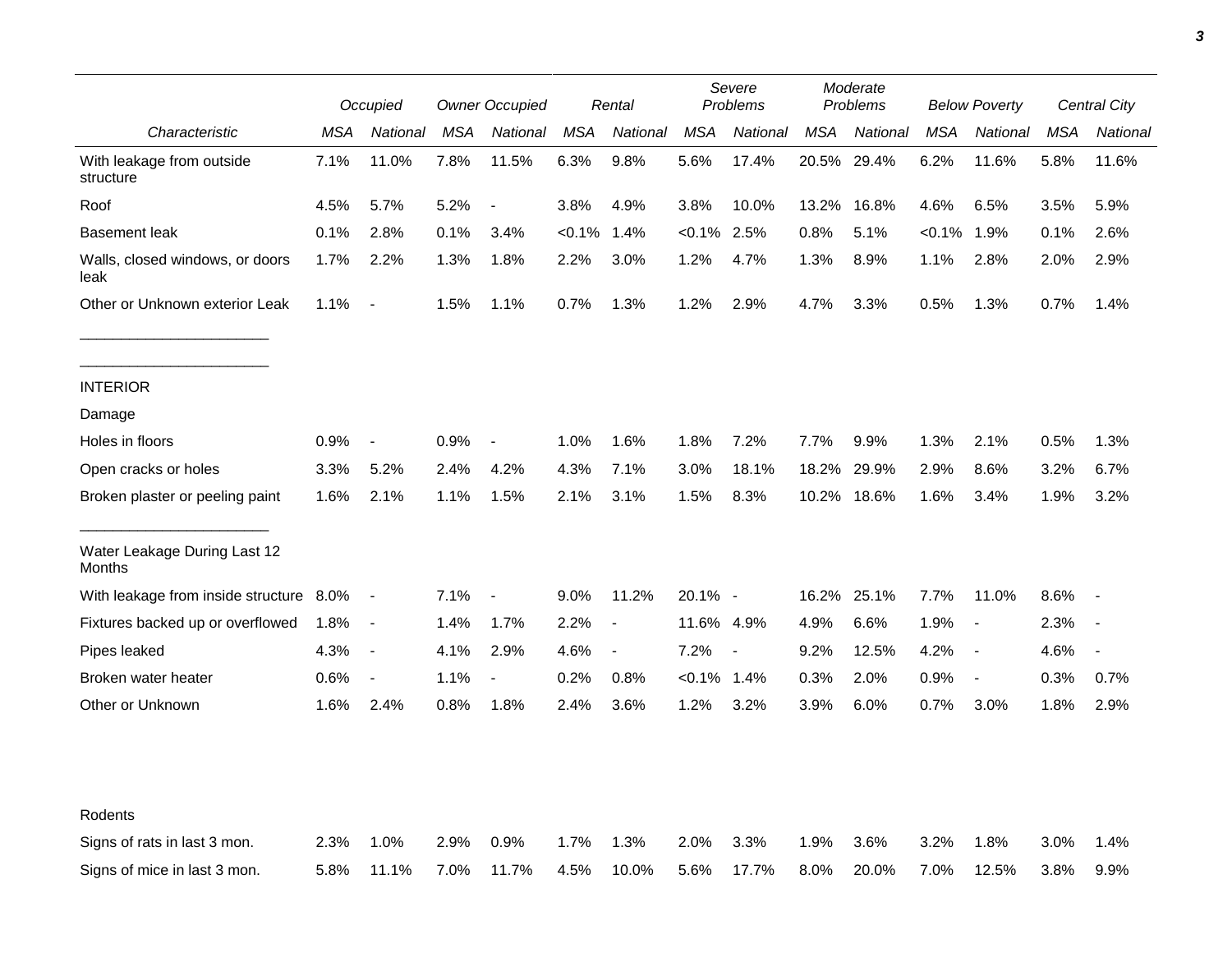|                                                           | Occupied    |                          | <b>Owner Occupied</b> |                          | Rental         |                          | Severe<br>Problems |                          | Moderate<br>Problems |                 | <b>Below Poverty</b> |          | Central City |                          |
|-----------------------------------------------------------|-------------|--------------------------|-----------------------|--------------------------|----------------|--------------------------|--------------------|--------------------------|----------------------|-----------------|----------------------|----------|--------------|--------------------------|
| Characteristic                                            | <b>MSA</b>  | National                 | MSA                   | National                 | MSA            | National                 | <b>MSA</b>         | National                 | <b>MSA</b>           | National        | <b>MSA</b>           | National | <b>MSA</b>   | National                 |
| Signs of rodents, not sure which<br>kind in last 3 mon.   | 1.0%        | 0.6%                     | 1.0%                  | 0.5%                     | 1.0%           | $\overline{\phantom{a}}$ | $< 0.1\%$ 1.5%     |                          | 0.3%                 | 1.6%            | 0.6%                 | 1.0%     | 1.0%         | $\overline{\phantom{a}}$ |
| Electrical                                                |             |                          |                       |                          |                |                          |                    |                          |                      |                 |                      |          |              |                          |
| No electrical wiring                                      | $< 0.1\%$ - |                          | $< 0.1\%$ -           |                          | $< 0.1\%$ 0.2% |                          | $< 0.1\%$ 3.2%     |                          | $< 0.1\%$            | 0.1%            | $< 0.1\%$            | 0.3%     | $< 0.1\%$ -  |                          |
| Exposed wiring                                            | 1.3%        | $\overline{\phantom{a}}$ | 0.8%                  | 1.3%                     | 1.9%           | $\blacksquare$           | 6.8%               | $\overline{\phantom{a}}$ | 4.9%                 | 3.9%            | 1.6%                 | 2.5%     | 1.7%         |                          |
| Rooms without electric outlets                            | 0.2%        | 0.8%                     | 0.2%                  | 0.6%                     | 0.2%           | 1.2%                     | $<0.1\%$ 6.5%      |                          | 0.7%                 | 2.2%            | 0.6%                 | 1.4%     | 0.2%         | 1.0%                     |
| Fuses/breakers blown in last 3<br>mon.                    | 7.5%        | 9.4%                     | 7.7%                  | 9.4%                     | 7.4%           | 9.4%                     | 6.3%               | 14.7%                    | 9.1%                 | 15.1%           | 6.2%                 | 9.1%     | 7.8%         | 9.6%                     |
| Sanitation                                                |             |                          |                       |                          |                |                          |                    |                          |                      |                 |                      |          |              |                          |
| Lacking complete kitchen facilities                       | 4.0%        | 1.7%                     | 1.4%                  | 0.6%                     | 6.8%           | 4.0%                     | 7.2%               | $\sim$                   | 82.8%                | 44.4%           | 6.2%                 | 3.3%     | 5.1%         | 2.8%                     |
| Lacking some or all plumbing<br>facilities                | 2.0%        | 1.3%                     | 0.7%                  | $\overline{\phantom{a}}$ | 3.4%           | 2.1%                     | 76.8% -            |                          | $< 0.1\%$ 0.0%       |                 | 4.1%                 | 2.1%     | 2.6%         | 1.8%                     |
| Water not safe to drink                                   | 14.1%       | 8.3%                     | 11.5%                 | 6.2%                     | 16.9%          | 12.3%                    | 18.4% -            |                          | 26.9%                | 14.9%           | 16.0% -              |          | 16.2%        | 10.1%                    |
| Water stoppage in last 3 mon.                             | 5.2%        | 4.0%                     | 3.6%                  | $\overline{\phantom{a}}$ | 6.9%           | 5.1%                     | 3.0%               | 8.3%                     | 12.2% 9.4%           |                 | 8.0%                 | 4.8%     | 4.9%         | $\overline{\phantom{a}}$ |
| No flush toilets working some time 2.5%<br>in last 3 mon. |             | 1.9%                     | 1.5%                  | 1.1%                     | 3.5%           | $\blacksquare$           | 6.9%               | $\overline{\phantom{a}}$ | 11.0% -              |                 | 0.6%                 | 3.4%     | 2.4%         | $\sim$                   |
| With sewage disposal breakdowns 0.9%<br>in last 3 mon.    |             | 1.4%                     | 0.7%                  | 1.2%                     | 1.1%           | 1.7%                     | 0.6%               | 3.7%                     | 0.7%                 | 5.0%            | 0.5%                 | 2.0%     | 0.8%         | 1.6%                     |
| Septic tank, cesspool, chemical<br>toilet                 | 3.3%        | 19.6%                    | 5.6%                  | 25.7%                    | 0.8%           | 7.5%                     | 1.9%               | 15.6%                    | 1.2%                 | 16.1%           | 2.7%                 | 14.7%    | 0.1%         | 1.3%                     |
| With septic tank or cesspool<br>breakdowns in last 3 mon. | 0.1%        | $\overline{\phantom{a}}$ | 0.1%                  | $\overline{\phantom{a}}$ | $< 0.1\%$      | 0.2%                     | $< 0.1\%$ 0.8%     |                          | $< 0.1\%$            | $0.8\%$         | $< 0.1\%$ 0.4%       |          | $< 0.1\%$ -  |                          |
| <b>HEATING/FUEL</b>                                       |             |                          |                       |                          |                |                          |                    |                          |                      |                 |                      |          |              |                          |
| Main Heating Equipment                                    |             |                          |                       |                          |                |                          |                    |                          |                      |                 |                      |          |              |                          |
| Warm-air furnace                                          | 67.9% -     |                          | 82.3% -               |                          | 52.5% -        |                          | 50.2% -            |                          | 33.8% -              |                 | 53.0% -              |          | 68.0% -      |                          |
| Steam or hot water system                                 | 0.4%        | 11.0%                    | 0.1%                  | 9.7%                     | 0.7%           | 13.5%                    | 4.4%               | 18.6%                    |                      | $< 0.1\%$ 14.0% | 1.1%                 | 10.9%    | 0.4%         | 15.6%                    |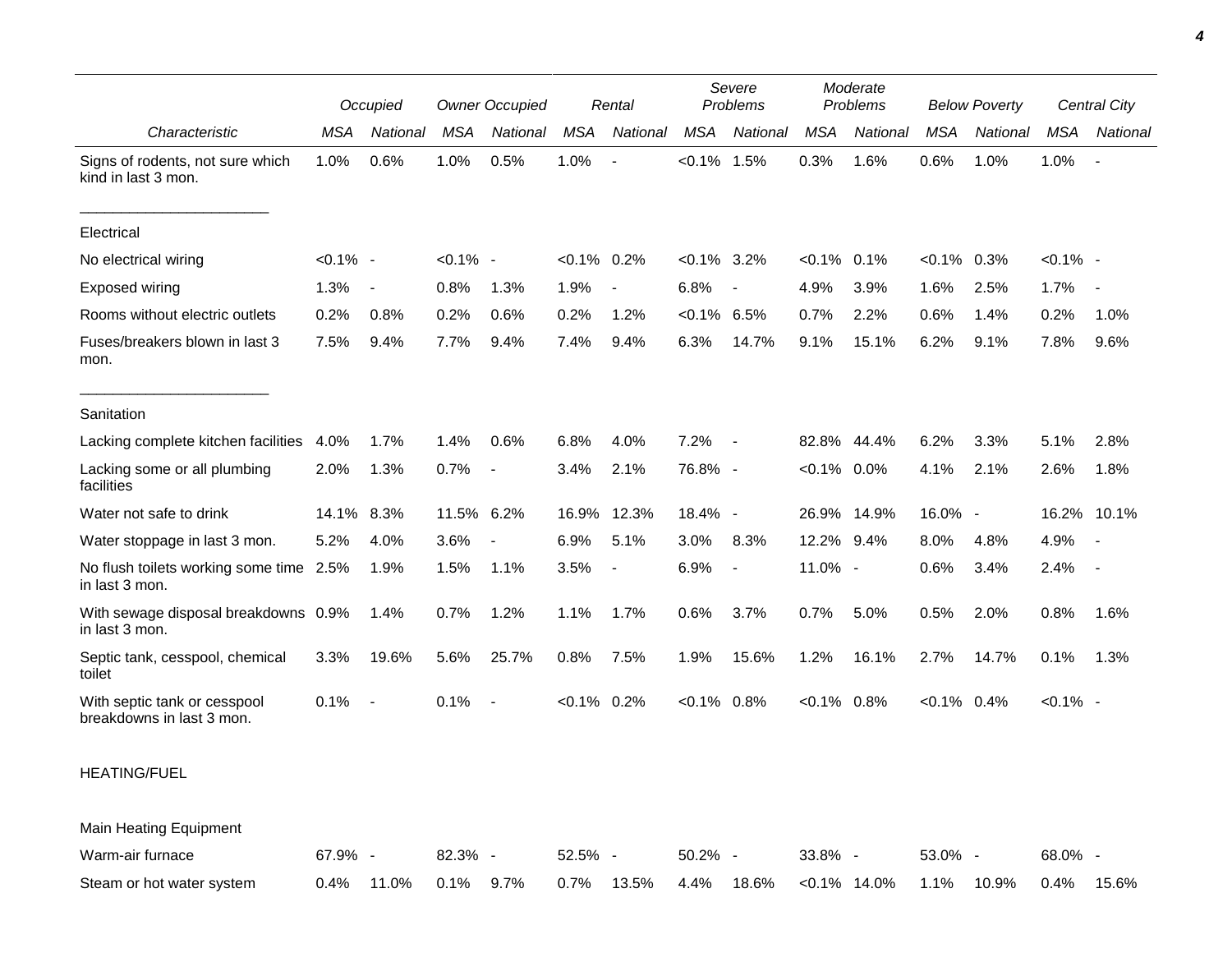|                                                         |                | Occupied                 |                | <b>Owner Occupied</b>    |                | Rental                   |                | Severe<br>Problems  |                | Moderate<br>Problems     |                | <b>Below Poverty</b>     |                | <b>Central City</b>      |  |
|---------------------------------------------------------|----------------|--------------------------|----------------|--------------------------|----------------|--------------------------|----------------|---------------------|----------------|--------------------------|----------------|--------------------------|----------------|--------------------------|--|
| Characteristic                                          | <b>MSA</b>     | National                 | <b>MSA</b>     | National                 | <b>MSA</b>     | National                 | <b>MSA</b>     | National            | <b>MSA</b>     | National                 | <b>MSA</b>     | National                 | <b>MSA</b>     | National                 |  |
| Electric heat pump                                      | 2.2%           | 11.8%                    | 1.3%           | 12.9%                    | 3.1%           | 9.6%                     | 6.2%           | $\sim$              | 0.9%           | 4.8%                     | 2.6%           | 9.7%                     | 1.9%           | 8.5%                     |  |
| Built-in electric units                                 | 5.7%           | 4.2%                     | 2.1%           | 2.6%                     | 9.6%           | 7.4%                     | 20.1% 5.2%     |                     | 10.4%          | 5.6%                     | 7.1%           | $\blacksquare$           | 5.0%           | 3.9%                     |  |
| Floor, wall, or other built-in hot air<br>without ducts | 18.9%          | 3.9%                     | 10.0%          | 2.4%                     | 28.5%          | 6.9%                     | 9.7%           | 7.0%                | 45.7% 5.6%     |                          | 28.4% 6.7%     |                          | 20.4% 5.2%     |                          |  |
| Room heaters with flue                                  | 0.8%           | $\overline{\phantom{a}}$ | 0.4%           | 0.7%                     | 1.1%           | $\blacksquare$           | $< 0.1\%$      | 1.1%                | 0.4%           | 1.1%                     | 1.0%           | 1.4%                     | 0.7%           | $\overline{\phantom{a}}$ |  |
| Room heaters without flue                               | 0.1%           | 1.0%                     | $< 0.1\%$      | 0.8%                     | 0.2%           | 1.2%                     | 0.6%           | 2.5%                | 2.0%           | 25.2%                    | 0.3%           | 2.2%                     | 0.1%           | 0.7%                     |  |
| Portable electric heaters                               | 2.3%           | 1.2%                     | 2.0%           | 0.9%                     | 2.7%           | 1.8%                     | 6.4%           | 3.9%                | 4.9%           | 2.0%                     | 4.6%           | 3.0%                     | 2.6%           | 1.4%                     |  |
| <b>Stoves</b>                                           | 0.5%           | 0.9%                     | 0.6%           | 1.2%                     | 0.3%           | $\overline{a}$           | $< 0.1\%$      | 4.0%                | $< 0.1\%$      | $1.0\%$                  | 0.2%           | 1.2%                     | $< 0.1\%$ -    |                          |  |
| Fireplace with inserts                                  | 0.2%           | $\blacksquare$           | 0.4%           | $\blacksquare$           |                | $< 0.1\%$ $< 0.1\%$      | 0.6%           | 0.1%                | $< 0.1\%$      | 0.1%                     | $< 0.1\%$ 0.1% |                          |                | $< 0.1\%$ $< 0.1\%$      |  |
| Fireplace without inserts                               | 0.1%           | $\overline{\phantom{a}}$ | 0.1%           | $\overline{\phantom{a}}$ | 0.1%           | $\blacksquare$           | 0.6%           | 0.2%                | $< 0.1\%$      | 0.1%                     | $< 0.1\%$      | 0.1%                     | $< 0.1\%$ -    |                          |  |
| Other                                                   | 0.3%           | $\overline{\phantom{a}}$ | 0.1%           | $\overline{\phantom{a}}$ | 0.4%           | $\overline{\phantom{a}}$ | 0.5%           | 1.1%                | 1.2%           | 0.3%                     | 0.9%           | 0.7%                     | 0.2%           | $\sim$ $-$               |  |
| No heating equipment                                    | 0.6%           | $\sim$                   | 0.5%           | $\overline{\phantom{a}}$ | 0.7%           | $\blacksquare$           | 0.6%           | 1.1%                | 0.6%           | $\overline{\phantom{a}}$ | 0.6%           | $\blacksquare$           | 0.6%           | $\sim$                   |  |
| Cooking stove                                           | $< 0.1\%$ -    |                          |                | $< 0.1\% < 0.1\%$        | $< 0.1\%$ -    |                          | $< 0.1\%$      | 0.2%                | $< 0.1\%$ 0.3% |                          | 0.1%           | $\overline{\phantom{a}}$ | $< 0.1\%$ 0.1% |                          |  |
| Water Heating Fuel                                      |                |                          |                |                          |                |                          |                |                     |                |                          |                |                          |                |                          |  |
| Electricity                                             | 18.1%          | 41.3%                    | 11.7%          | 39.0%                    |                | 25.0% 45.7%              | 31.2%          | 38.7%               | 36.7% -        |                          | 23.9%          | 46.9%                    | 18.4%          | 31.9%                    |  |
| Gas, LP/bottled gas                                     |                | 81.6% 54.3%              | 88.1% 56.6%    |                          |                | 74.7% 49.7%              | 68.8%          | 53.8%               | 62.8% -        |                          | 76.1%          | 49.2%                    |                | 81.5% 62.8%              |  |
| Fuel oil                                                | $< 0.1\%$ 4.1% |                          | $< 0.1\%$ 4.0% |                          | $< 0.1\%$ 4.3% |                          | $< 0.1\%$ 6.5% |                     | $< 0.1\%$ 5.1% |                          | $< 0.1\%$ 3.6% |                          | $< 0.1\%$ 5.0% |                          |  |
| Kerosene or other liquid fuel                           | $< 0.1\%$ -    |                          | $< 0.1\%$ -    |                          | $< 0.1\%$ -    |                          |                | $< 0.1\%$ $< 0.1\%$ | $< 0.1\%$      | 0.1%                     | $< 0.1\%$ -    |                          | $< 0.1\%$ -    |                          |  |
| Other                                                   | 0.3%           | $\blacksquare$           | 0.2%           | $\overline{\phantom{a}}$ | 0.4%           | $\overline{\phantom{a}}$ | $< 0.1\%$      | 1.0%                | 0.4%           | $\overline{\phantom{a}}$ | $< 0.1\%$ 0.3% |                          | 0.1%           | $\overline{\phantom{a}}$ |  |
| Clothes Dryer(,000)                                     | 784            | 93,052                   | 540            | 72,397                   | 244            | 20,655                   | 13             | 1,139               | 17             | 2,344                    | 76             | 9,825                    | 384            | 21,908                   |  |
| Have Clothes Dryer                                      | 71.2% -        |                          | 94.6%          | $\overline{\phantom{a}}$ | 46.0% -        |                          | 45.9% -        |                     | 33.9%          | 56.8%                    | 45.6% 61.2%    |                          | 69.2% -        |                          |  |
| Electricity                                             | 35.6%          | 78.1%                    | 30.3%          | 76.4%                    | 47.4%          | 84.0%                    | 57.2%          | 78.9%               | 48.0%          | 82.5%                    | 45.6%          | 82.1%                    | 39.5%          | 74.3%                    |  |
| Gas, LP gas (liquid propane)                            | 64.1%          | 21.8%                    | 69.4%          | 23.5%                    |                | 52.5% 15.8%              | 42.8%          | 21.0%               |                | 52.0% 17.5%              | 54.4%          | 17.8%                    | 60.2%          | 25.6%                    |  |
| Other                                                   | 0.2%           | $\blacksquare$           | 0.3%           | < 0.1%                   | 0.1%           | $\blacksquare$           | $< 0.1\%$ 0.1% |                     |                | $< 0.1\%$ $< 0.1\%$      | $< 0.1\%$ 0.1% |                          | 0.4%           | 0.1%                     |  |

Heating Problems

\_\_\_\_\_\_\_\_\_\_\_\_\_\_\_\_\_\_\_\_\_\_\_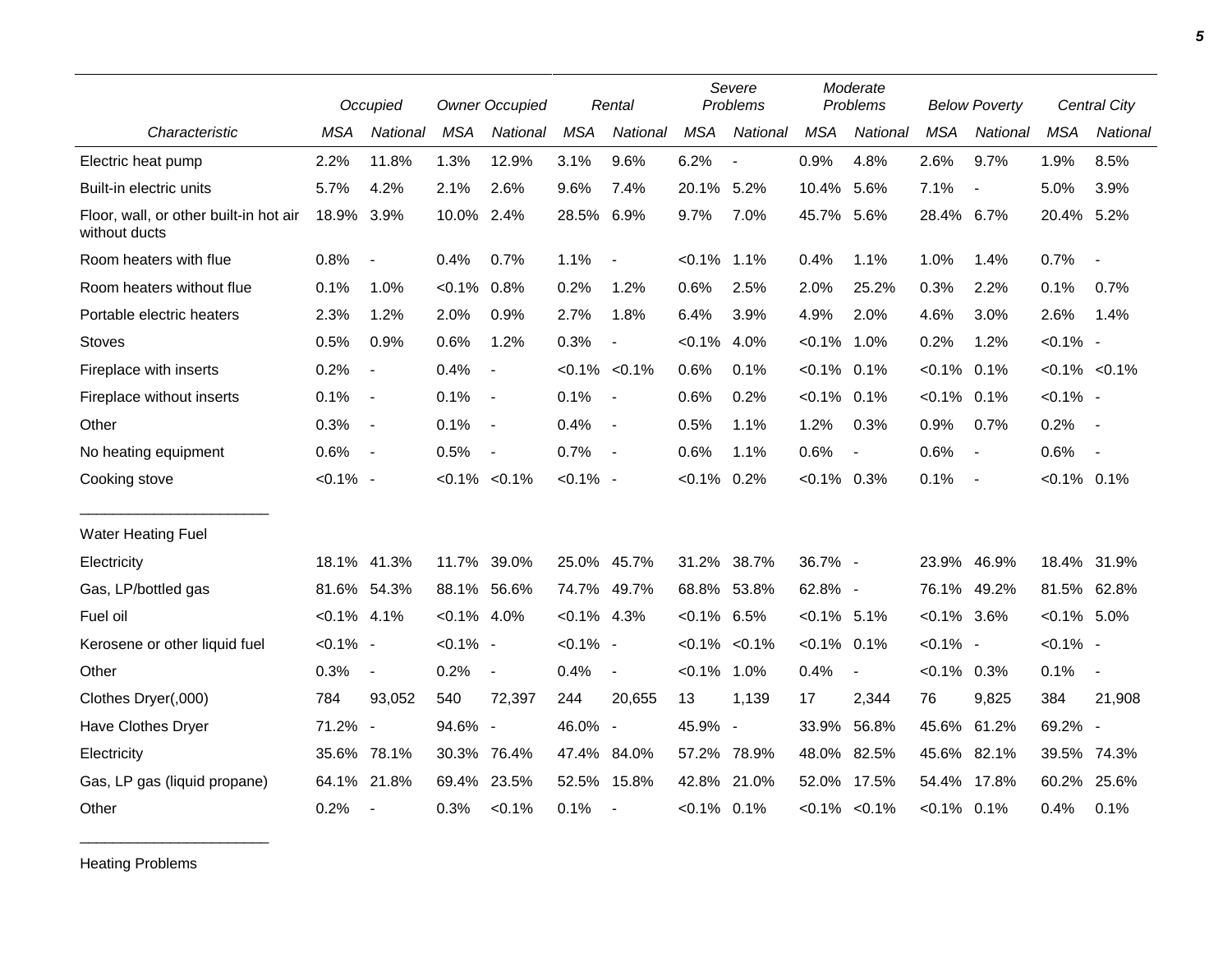|                                                             |                | Occupied                 |                | <b>Owner Occupied</b>    |                | Rental                   |                | Severe<br>Problems       |            | Moderate<br>Problems     |                | <b>Below Poverty</b>     |                | Central City             |
|-------------------------------------------------------------|----------------|--------------------------|----------------|--------------------------|----------------|--------------------------|----------------|--------------------------|------------|--------------------------|----------------|--------------------------|----------------|--------------------------|
| Characteristic                                              | MSA            | National                 | <b>MSA</b>     | National                 | <b>MSA</b>     | National                 | <b>MSA</b>     | National                 | <b>MSA</b> | National                 | <b>MSA</b>     | National                 | <b>MSA</b>     | National                 |
| Uncomfortably cold for 24 hours or 7.0%<br>more last winter |                | 9.1%                     | 4.5%           | 7.7%                     |                | 10.3% 12.5%              | 27.9%          | 43.7%                    |            | 17.5% 22.2%              | 13.3% -        |                          | 7.7%           | 10.1%                    |
| Heating equipment breakdowns                                | 1.4%           | 2.3%                     | 0.9%           | 1.9%                     | 1.9%           | 3.2%                     | 22.2% 31.2%    |                          | 4.7%       |                          | 2.9%           | 3.8%                     | 1.9%           | 3.0%                     |
| Other causes                                                | 4.8%           | 5.9%                     | 3.4%           | 5.5%                     | 6.2%           | $\overline{a}$           | 7.4%           | 11.0%                    | 10.0%      | 15.4%                    | 6.7%           | $\overline{\phantom{a}}$ | 4.8%           | 6.0%                     |
| Utility interruption                                        | $< 0.1\%$      | 1.9%                     | $< 0.1\%$      | 2.3%                     | $< 0.1\%$      | 1.1%                     | $< 0.1\%$      | 1.5%                     | $< 0.1\%$  | 1.9%                     | $< 0.1\%$ 1.6% |                          | $<0.1\%$       | 1.1%                     |
| Inadequate heating capacity                                 | 1.0%           | $\blacksquare$           | 0.4%           | 0.7%                     | 1.6%           | 2.0%                     | 2.3%           | 3.9%                     | 0.7%       | 5.4%                     | 2.5%           | $\overline{\phantom{a}}$ | 0.8%           | 1.7%                     |
| Inadequate insulation                                       | 0.8%           | 1.1%                     | 0.6%           | $\overline{\phantom{a}}$ | 1.0%           | 1.8%                     | 0.6%           | 3.1%                     | 2.0%       | 5.0%                     | 0.7%           | 2.0%                     | 1.3%           | $\overline{\phantom{a}}$ |
| Cost of heating                                             | 2.2%           | 1.0%                     | 2.0%           | 1.0%                     | 2.4%           | 1.1%                     | 1.2%           | 1.7%                     | 5.5%       | 2.8%                     | 2.8%           | 1.3%                     | 1.8%           | 0.8%                     |
| Other                                                       | 1.1%           | $\overline{\phantom{a}}$ | 0.7%           | 1.2%                     | 1.7%           | $\overline{\phantom{a}}$ | 5.1%           | 3.5%                     | 3.5%       | $\overline{\phantom{a}}$ | 1.1%           | 1.8%                     | 1.3%           | 1.6%                     |
| SELECTED PHYSICAL<br><b>PROBLEMS</b>                        |                |                          |                |                          |                |                          |                |                          |            |                          |                |                          |                |                          |
| Severe Physical Problems(,000)                              | 28             | 2,103                    | 4              | 907                      | 24             | 1,196                    | 28             | 2,103                    |            |                          | $\overline{7}$ | 522                      | 18             | 909                      |
| Severe physical problems                                    | 2.5%           | 1.8%                     | 0.7%           | 1.2%                     | 4.5%           | 3.1%                     | 100%           | $\overline{\phantom{a}}$ |            |                          | 4.4%           | 3.3%                     | 3.3%           | $\blacksquare$           |
| Plumbing                                                    | 2.0%           | 1.2%                     | 0.6%           | $\blacksquare$           | 3.4%           | 2.1%                     | 76.8% -        |                          |            |                          | 4.1%           | 2.1%                     | 2.6%           | 1.8%                     |
| Heating                                                     | 0.6%           | $\overline{\phantom{a}}$ | 0.1%           | $\overline{\phantom{a}}$ | 1.1%           | $\overline{\phantom{a}}$ | 22.2%          | 28.6%                    |            |                          | 0.3%           | 1.1%                     | 0.7%           | $\blacksquare$           |
| Electric                                                    | $< 0.1\%$ 0.1% |                          | $< 0.1\%$ 0.1% |                          | $< 0.1\%$ -    |                          | $< 0.1\%$ 3.1% |                          |            |                          | $< 0.1\%$      | 0.1%                     | $< 0.1\%$ -    |                          |
| Hallways                                                    | $< 0.1\%$ 0.0% |                          | $< 0.1\%$      | $0.0\%$                  | $< 0.1\%$ 0.0% |                          | $< 0.1\%$      | $0.0\%$                  |            |                          | $< 0.1\%$      | $0.0\%$                  | $< 0.1\%$ 0.0% |                          |
| Upkeep                                                      | $< 0.1\%$ -    |                          | $< 0.1\%$ -    |                          | $< 0.1\%$ -    |                          | 1.0%           | 2.5%                     |            |                          | $< 0.1\%$ 0.1% |                          | $< 0.1\%$      | 0.1%                     |
| Moderate Physical Problems(,000)                            | 50             | 4,126                    | 10             | 1,568                    | 41             | 2,558                    |                |                          | 50         | 4,126                    | 11             | 1,170                    | 29             | 1,628                    |
| Moderate physical problems                                  | 4.6%           | 3.6%                     | 1.7%           | 2.1%                     | 7.7%           | $\overline{\phantom{a}}$ |                |                          | 100%       | $\blacksquare$           | 6.3%           | $\blacksquare$           | 5.3%           | $\blacksquare$           |
| Plumbing                                                    | 0.2%           | $\overline{\phantom{a}}$ | $< 0.1\%$      | 0.1%                     | 0.5%           |                          |                |                          | 5.0%       | $\blacksquare$           | 0.1%           | 0.4%                     | 0.2%           |                          |
| Heating                                                     | 0.1%           | 0.9%                     | $< 0.1\%$      | 0.8%                     | 0.2%           | 1.1%                     |                |                          | 2.0%       | 25.2%                    | 0.3%           | 2.1%                     | 0.1%           | 0.7%                     |
| Upkeep                                                      | 3.8%           | 1.6%                     | 1.3%           | 0.5%                     | 6.4%           | 3.7%                     |                |                          | 82.8%      | 44.4%                    | 5.4%           | 2.9%                     | 4.8%           | 2.6%                     |
| Hallways                                                    | $< 0.1\%$      | 0.0%                     | $< 0.1\%$      | 0.0%                     | $< 0.1\%$      | 0.0%                     |                |                          | $< 0.1\%$  | 0.0%                     | $< 0.1\%$      | 0.0%                     | $< 0.1\%$      | 0.0%                     |
| Kitchen                                                     | 0.5%           | 1.0%                     | 0.4%           | 0.7%                     | 0.7%           | 1.7%                     |                |                          |            | 11.8% 28.2%              | 0.8%           | 2.3%                     | 0.3%           | 1.6%                     |

\_\_\_\_\_\_\_\_\_\_\_\_\_\_\_\_\_\_\_\_\_\_\_